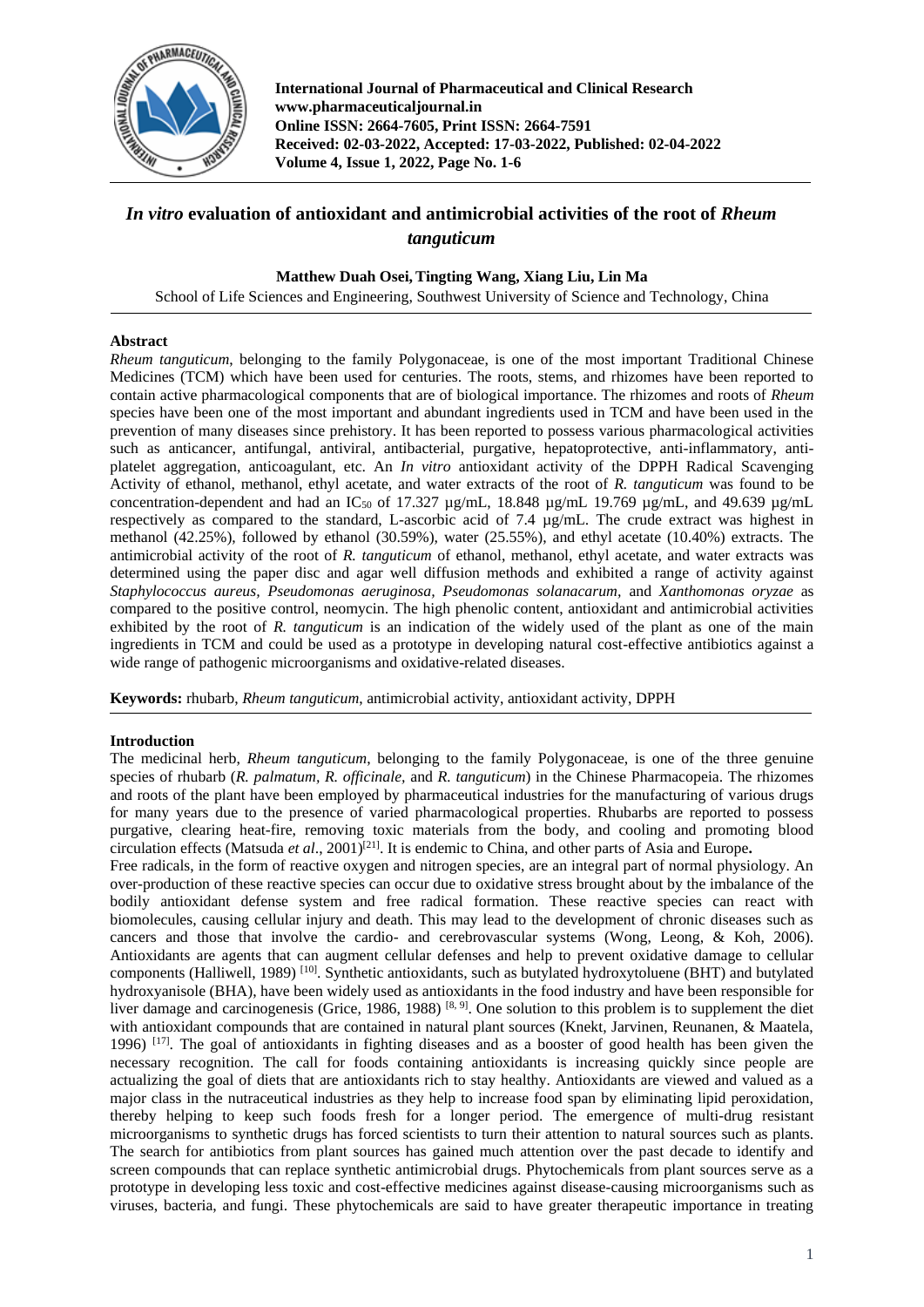pathogenic microorganisms than their counterparts that have countless side effects. Plants have been the major force behind the manufacturing of traditional medicines throughout the world for thousands of years and continue to provide new remedies to humankind; a lot of efforts have therefore commenced on using new experimental procedures to identify natural antioxidants from plants. Several authors have reviewed the beneficial uses of these plant species (Matkowski & Piotrowska, 2006; Scartezzini & Speroni, 2000) [20, 27]. The rhizomes of *Rheum palmatum* L., R. *tanguticum* Maxim., *R. officinale* Baill., *R. coreanum* Nakai, and *R. undulatum* L., have been reported to possess antioxidant activity (Matsuda *et al*., 2001) [21]. The rhizomes and roots of Rheum species have also been one of the most important and abundant ingredients used in TCM and have been used in the prevention of many diseases since prehistory. This varied pharmacological importance is attributed to the presence of the many bioactive components found in the plant (Aburjai, 2000)<sup>[1]</sup>. Rheum species have reported to possess anticancer (Chan, Chang, Koonchanok, & Geahlen, 1993) [4], purgative (Feng *et al*., 2008) [6], hepatoprotective (Huang, Siying, Yongsui, & Wangyun, 1998) [12], anti-inflammatory (Mi Kyoung, Kang, Lee, Kim, & Lee, 2006) [23], anti-platelet aggregation, and anticoagulant (Jiachen, Wu, Dong, Li, & Gao, 2018) [13], anti-tumour (Zheng & Zhang, 1993) [35], antibacterial, antifungal activities. In this study, we examined the *In vitro* antioxidant and antibacterial activities of different extracts of the root of *R. tanguticum*.

## **Materials and Methods**

## **Collection and identification of plant material**

*Rheum tanguticum* roots were collected from Ruoegai County, Aba Tibetan Autonomous Prefecture, Sichuan Province, China, in May 2021 by Prof. Lin Ma of the Department of Plant Biology, School of Life Sciences and Engineering, Southwest University of Science and Technology, China. The root of the plant was then washed thoroughly with running water to remove any debris and dried at room temperature for 21 days. The plant material was pulverized in a plant grinder into fine particles. The sample was stored in a clean rubber glass and stored in a cool dry place for further analysis.

## **Chemicals**

DPPH (1, 1-diphenyl-2-picrylhydrazyl), neomycin, Folin-Ciocalteu reagent, pyrogallic acid, sodium carbonate, Dimethyl sulfoxide (DMSO).

#### **Instruments**

Rotary evaporator (RE-52AA, Shanghai Yarong Biochemical Instrument Factory), High-Pressure Steam Sterilizer (MLS-3751L-PC, SANYO Techno Solutions Tottori Co, Ltd,). Single Double-sided Purifying Workbench (SW-CJ-15, Suzhou Purification Equipment Co, Ltd), Precision constant temperature incubator (BPH-9162, Shanghai Yihang Scientific instrument Co, Ltd), UV-VIS spectrophotometer (UV-800, METASH Shanghai Yuanshi Instrument Co, Ltd).

## **Test organisms**

The test strains*, Staphylococcus aureus, Pseudomonas aeruginosa, Pseudomonas solanacarum,* and *Xanthomonas oryzae* were provided by Prof. Ma Lin at the laboratory of microbiology, Southwest University of Science and Technology, China. These bacterial cultures were maintained on BA agar.

## **Total polyphenol content determination**

The total polyphenol content was determined with the Folin-Ciocalteu reagent using pyrogallic acid as standard. In a 10ml volumetric flask, 4ml of deionized water was mixed with 0.4ml of the sample, followed by the addition of 0.4ml of Folin-Ciocalteu reagent. The resulting solution was shaken and kept for 5 mins. 4ml of 7%  $(w/v)$  Na<sub>2</sub>CO<sub>3</sub> solution was added into the reaction mixture, shaken, and the volumetric flask was brought to the mark with deionized water. The absorbance was measured at 730nm using deionized water as blank after incubating the sample in the dark for 90 mins (Koczka, Stefanovits-Bányai, & Ombódi, 2018; Musci & Yao, 2017).

**Total polyphenol standard curve:** Known concentrations of pyrogallic acid [0.02, 0.04, 0.06, 0.08, 0.10, 0.12mg/ml] were prepared using ethanol. The total polyphenol content of these samples was determined by adding 4ml of deionized water to 0.4ml of the samples in a 10ml volumetric flask. The resulting solution was mixed followed immediately by the addition of 0.4ml of Folin-Ciocalteu Reagent (FCR), shaken, and kept for 5mins. 4ml of 7%  $Na<sub>2</sub>CO<sub>3</sub>$  was later added and deionized water was added to the 10ml mark. The absorbance was measured at 730nm using deionized water as blank after incubating for 90 mins.

## **DPPH Radical Scavenging Activity determination**

With a slight modification to Blois *et al.* (Blois, 1958) <sup>[3]</sup>, 2mL of the sample (10, 15, 20, 25, 50 µg/mL) was mixed with 3 mL of 0.004% DPPH solution and allowed to stand in the dark for 30 min to scavenge. The absorbance of 517 nm was then taken against a blank after the time has elapsed. The DPPH RSA was determined using the formula; (Osei, Lin, Wei, Yueweng, & Wang, 2021)<sup>[25]</sup>.

DPPH RSA % =  $1 - \frac{Abs(DPPH + Sample) - Abs(Sample + Ethanol)}{Abs(DPPH + Ethanol)} \times 100\%$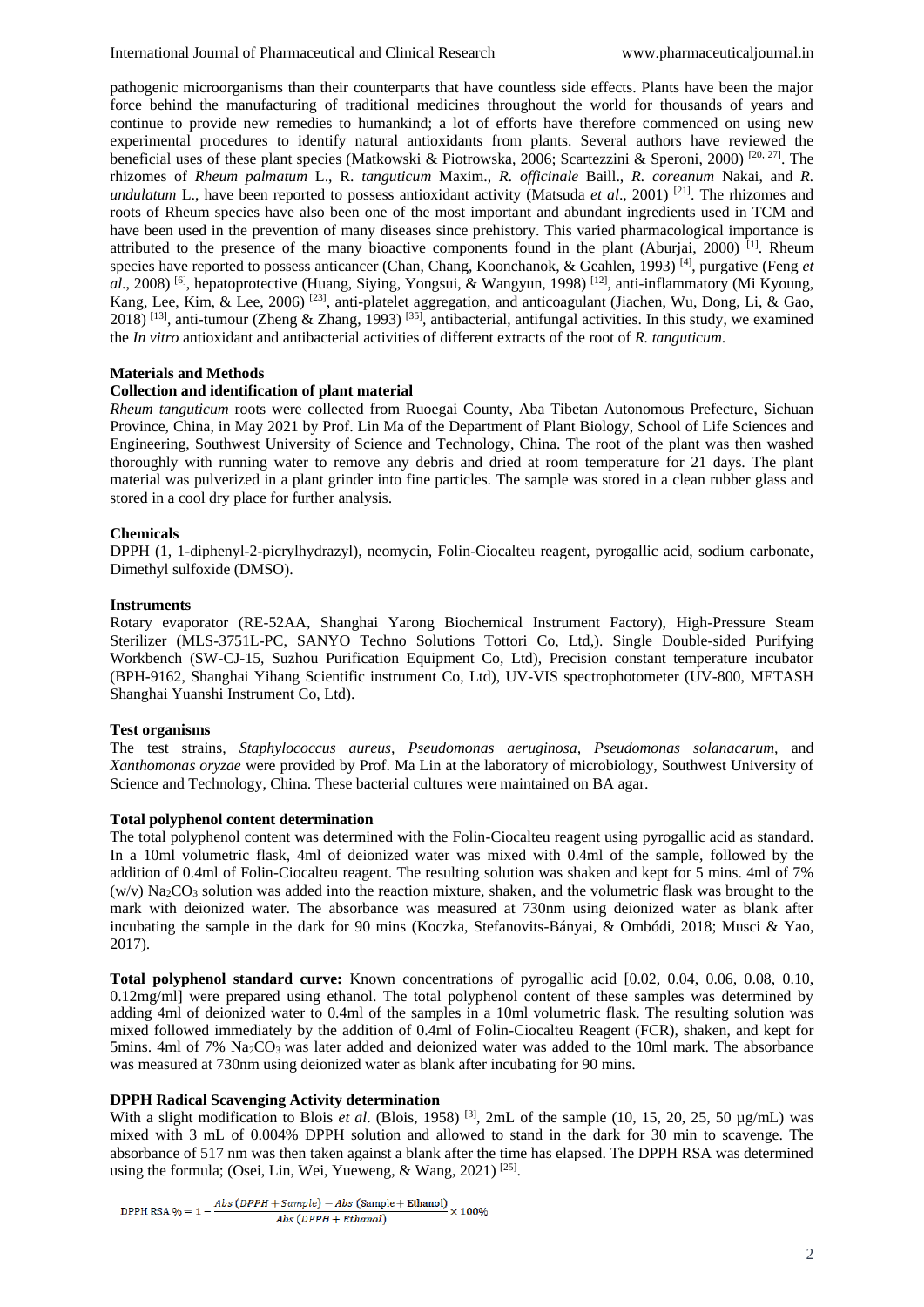## **Antimicrobial activity determination**

The antibacterial activity was determined by using the Kirby-Bauer's paper disc and the agar well diffusion methods (Fiebelkorn, Crawford, McElmeel, & Jorgensen, 2003) [7]. These methods are both sensitive, practical, and widely accepted methods for the determination of the efficacy of plant extracts against a wide range of microorganisms. Both methods measure the zone of no bacterial growth (inhibition) after a known concentration of plant extracts is tested against a bacterial. The size of the zone of inhibition determines the susceptibility or resistance of the antibiotic used.

## **Test with paper disc diffusion method**

In Petri dishes (diameter 90 mm) filled with bacterial growth medium and seeded with 100 µg of the test organism, a 6mm sterile filter disc was impregnated with test concentration, and allowed to dry. The disc was gently applied to the top of the medium using forceps. The zones of growth inhibition around the discs were measured after 24 h of incubation at 37◦C. Each microorganism was tested in triplicate and the solvent, 5 % DMSO, was used as a negative control, while 50  $\mu$ g/mL neomycin was used as a positive control.

## **Test with agar well diffusion method**

Similar to the procedures employed in the disk diffusion method, the agar plate surface was inoculated by spreading 100 µg of the bacterial inoculum over the entire agar surface. A 6 mm well was then punctured in the agar medium with a cork borer and 100 µg of 5 mg/mL of the plant extract was poured into the well. The plates were incubated at 37℃ for 24 hours. The zone of inhibition was then measured and compared to the positive control (50 µg/mL neomycin)

## **Statistical analysis**

Using SPSS v.20 computer software and Origin 2019 for the charts, data obtained were subjected to One Way Variance Analysis (ANOVA). Different measurements of mean values were made using the Least Significant Difference (LSD). Mean values were rated at an important level of 95 % ( $p < 0.05$ ).

## **Results and discussions**

# **Crude extract yield and IC<sup>50</sup> of methanol, ethanol, ethyl acetate, and water extracts**

The extraction efficiency and phytochemical compositions have been reported to be affected by several factors including; the chemical nature of phytochemicals present, the extraction method used, sample particle size, as well as the solvent, used (Stalikas, 2007)<sup>[30]</sup>. The most important parameters of a solvent that is considered to have a greater influence on the extraction yield are its polarity and pH, temperature and extraction time of the extraction technique, and the composition of the sample to be extracted. The highest crude extract yield was recorded in methanol (42.25%), followed by ethanol (30.39 %), water (25.55 %), and the least was recorded in ethyl acetate (10.40 %).

| <b>Solvent extract</b> | $IC_{50}(\mu g/mL)$ | Crude extract yield (%) |  |
|------------------------|---------------------|-------------------------|--|
| Methanol               | 18.848              | 42.25                   |  |
| Ethanol                | 17.327              | 30.39                   |  |
| Ethyl acetate          | 19.769              | 10.40                   |  |
| Water                  | 49.639              | 25.55                   |  |
| L-Ascorbic acid        | 7.4                 |                         |  |

**Table 1:** Crude extract yield and  $IC_{50}$  of four solvents

## *In vitro* **antioxidant activity assay**

The DPPH Radical Scavenging Activity (RSA) of the methanol, ethanol, and ethyl acetate extracts of the root of *R. tanguticum* were compared to the standard, L-ascorbic acid, as shown in figure 1. According to the results, the DPPH RSA of the extracts was concentration-dependent and had a stronger scavenging activity. The inhibition concentration  $(IC_{50})$  which is an indication of the effectiveness of the sample was found to be highest in ethanol extract (17.327 µg/mL), followed by methanol extract (18.848 µg/mL) ethyl acetate extract (19.769 µg/mL) and the least was recorded in water extract (49.639  $\mu$ g/mL) as compared to the standard, L-ascorbic acid (7.4 µg/mL). Distilled water extract had the lowest antioxidant activity as compared to the three organic solvents because it has been proven that the antioxidant activity of plant extracts is mainly ascribed to the concentration of the phenolic compounds present in the plants, and water has been reported to be a poor solvent to extract most of these phenolics, hence its low antioxidant activity (Heim, Tagliaferro, & Bobilya, 2002)<sup>[11]</sup>. Rheum species including *R. tanguticum* have been reported to contain a high amount of antioxidant activities (Alkaya, Seyhan, & Ozturk, 2019; Osei *et al*., 2021) [2, 25]. Antioxidants found in plants have been reported to prevent a lot of diseases found in humans (Liangli *et al.*, 2002)<sup>[19]</sup>. The roots and stem of *R. ribes* have been found to possess high antioxidant activity of 93.1% and 84.1% respectively (Öztürk, Aydoğmuş-Öztürk, Duru, & Topçu, 2007) [26] . *R. rhabarbarum,* and *R. franzenbachii* have also been reported to exhibit considerably higher antioxidant activity (Kalisz *et al*., 2020; Wang *et al*., 2014) [15, 31]. The stem of the Tibetan rhubarb, *R. tanguticum*, has been investigated to possess antioxidant activity (Osei *et al*., 2021) [25] .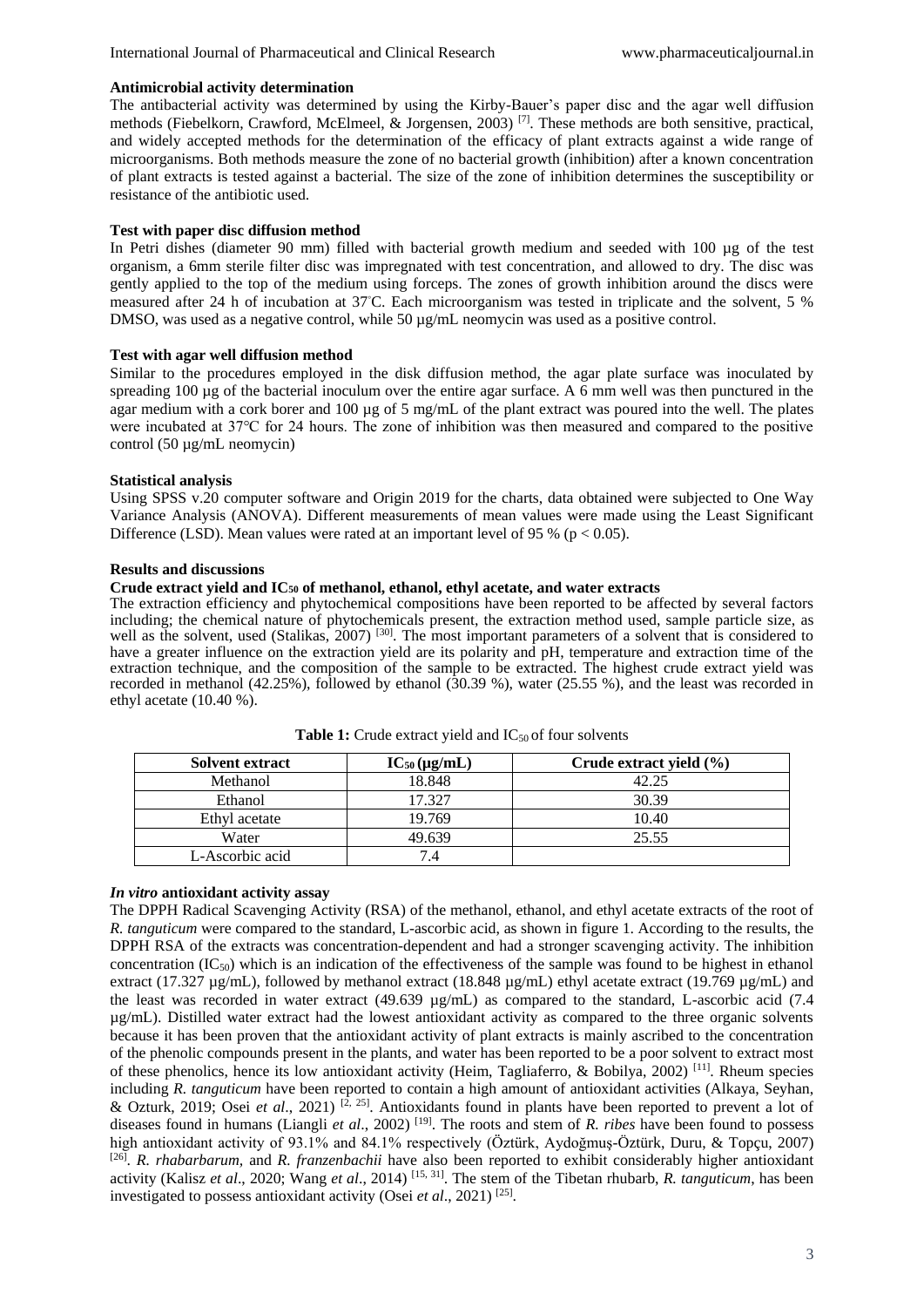

**Fig 1:** DPPH Radical Scavenging Activity of methanol, ethanol, ethyl acetate, and water extracts of R. Tanguticum

Antioxidants that are found in living cells in a small quantity, cannot stop the damaging effects associated with free radicals in the body (Simic, 1988) [28]. Therefore, there is the need to supplement the antioxidant levels in the body by intake of natural antioxidants that are abundant in plants, fruits, and vegetables. Antioxidants are therefore considered to be vital for human cell growth and their sustainability (Stähelin, Gey, & Brubacher, 1989) [29] .

# **Antimicrobial activity**

The antimicrobial activity was determined using the two most widely accepted and reliable methods, the paper disc and agar well diffusion methods. The bacterial, *Pseudomonas aeruginosa, Staphylococcus aureus, Pseudomonas solanacarum, and Xanthomonas oryzae*, were tested against four solvents extracts (methanol, ethanol, ethyl acetate, and water) of the root of *R*. *tanguticum* as shown in table 1. All the solvent extracts were able to inhibit the growth of the tested bacterial at a concentration of 5 mg/mL. The mean zones of inhibition obtained from the paper disc were between 8.16 and 21.5 mm as compared to 18.3 and 25.3 mm of the positive control. The agar well diffusion method also had a mean zone of inhibition between 11.3 and 24.0 mm as compared to 16.8 and 28.6 mm of the neomycin. The zones of inhibition from the organic solvents were bigger than the distilled water extract. With the paper disc method, methanol extract was more effective in inhibiting the growth of *P. solanacarum, S. aureus, P. aeruginosa,* and *X. oryzae* than the other solvent extracts. With the agar, well diffusion method, methanol, ethanol, and ethyl acetate extracts exhibited a higher zone of inhibition than that of water. Water has been reported by several authors to be a poor solvent to extract phenolic compounds that contribute to the pharmacological importance of plants (Heim *et al.*, 2002)<sup>[11]</sup> and hence the obtained results. Rhubarb and its associated species have been reported to possess a wide variety of active compounds that contribute to the plant's high efficacy and it's been widely used as one of the main ingredients in TCM for years. These compounds found in Rhubarb species have been reported to be lethal against both gram-positive and negative bacteria (Jong-Chol et al., 1987; Xiao, He, & Wang, 1984)<sup>[14, 33]</sup>.

**Table 2:** The zone of inhibition of four solvent extracts (methanol, ethanol, ethyl acetate, and water) against four tested bacterial (*Pseudomonas solanacarum, Staphylococcus aureus, Pseudomonas aeruginosa,* and *Xanthomonas oryzae*)

| <b>Organism</b>                                   | Pseudomonas solanacarum |                     |                |                | Staphylococcus aureus Pseudomonas aeruginosa | <b>Xanthomonas</b><br>oryzae |
|---------------------------------------------------|-------------------------|---------------------|----------------|----------------|----------------------------------------------|------------------------------|
| Zone of inhibition<br>(mm) of solvent<br>extracts | Methanol                | Paper disc          | $14.0 \pm 3.7$ | $19.1 \pm 3.1$ | $21.5 \pm 3.6$                               | $10.0 \pm 0.8$               |
|                                                   |                         | Agar well           | $15.0 \pm 2.9$ | $24.1 \pm 0.2$ | $24.0 \pm 0.8$                               | $15.0 \pm 0.8$               |
|                                                   | Ethanol                 | Paper disc          | $10.0 \pm 0.8$ | $17.5 \pm 3.9$ | $20.3 \pm 2.3$                               | $10.0 \pm 0.8$               |
|                                                   |                         | Agar well           | $15.0 \pm 0.8$ | $21.1 \pm 0.8$ | $22.8 \pm 0.6$                               | $14.8 \pm 0.2$               |
|                                                   | Ethyl                   | Paper disc          | $12.3 \pm 1.2$ | $16.5 \pm 0.8$ | $18.0 \pm 1.6$                               | $12.0 \pm 0.8$               |
|                                                   | acetate                 | Agar well           | $16.0 \pm 0.8$ | $23.1 \pm 1.2$ | $21.8 \pm 1.0$                               | $17.1 \pm 1.8$               |
|                                                   | Water                   | Paper disc          | $8.3 \pm 0.4$  | $17.5 \pm 1.8$ | $14.0 \pm 0.8$                               | $8.16 \pm 0.6$               |
|                                                   |                         | Agar well           | $12.1 \pm 1.0$ | $19.5 \pm 0.7$ | $22.1 \pm 1.0$                               | $11.3 \pm 0.4$               |
|                                                   |                         | Neomycin Paper disc | $18.3 \pm 0.9$ | $25.3 \pm 1.2$ | $24.3 \pm 0.9$                               | $23.1 \pm 0.8$               |
|                                                   |                         | (Control) Agar well | $16.8 \pm 3.7$ | $25.6 \pm 1.8$ | $24.6 \pm 0.4$                               | $28.6 \pm 1.2$               |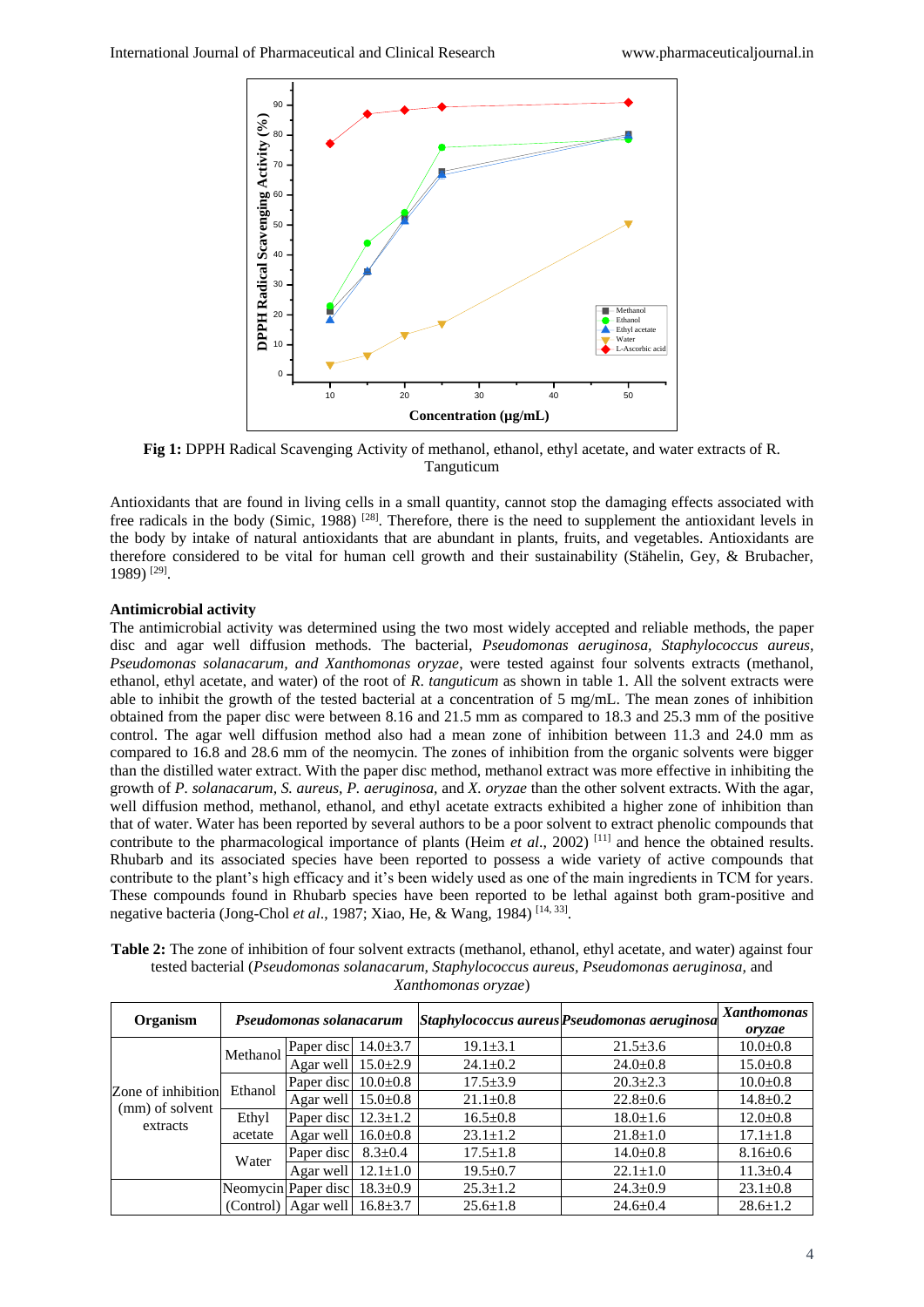The concentration of extracts was 5 mg/mL and 50 μg/mL of neomycin (positive control); Methanol, Ethanol, Ethyl acetate, and Water extracts were *Pseudomonas aeruginosa, Staphylococcus aureus, Pseudomonas solanacarum, and Xanthomonas oryzae*, 5% DMSO solution as a negative control. Rhubarb species have been employed in TCM since prehistory (You-Ping, 1998)<sup>[34]</sup> due to their therapeutic properties in the treatment of many ailments. Rheum species are still widely used for various purposes globally (McDougall, Dobson, & Jordan-Mahy, 2010) [22]. The pharmacological importance of *Rheum* species including *R. tanguticum* is principally attributed to the existence of varied active components such as anthraquinones, anthocyanins, flavones, stilbenes, naphthalene, and chromones that are stored in their roots and rhizomes (KASHIWADA, Nonaka, & Nishioka, 1986) [16]. Rheum species have been reported to be effective in fighting a wide spectrum of pathogens including bacterial and fungi (Cyong *et al.*, 1987; Osei *et al.*, 2021)<sup>[5, 21]</sup>.

## **Conclusion**

Plants have shown over the past few years as a good derivative source for many biological agents, as they yield a wide spectrum of secondary metabolites as an innate defence against pathogen attacks. It is therefore important to screen their products for the remedy of various ailments. The use of plant metabolites to fight infections has been in existence for a long time. Plants owe their pharmacological attributes to the many secondary metabolites they produce, which are employed in medicines, nutraceuticals, and agriculture. Several plant species are under intensive scientific investigations to identify and screen their active compounds, paving for the development of cost-effective and less toxic antimicrobial drugs.

This study shows that the root of *R. tanguticum* has both antioxidant and antibacterial effects and can be exploited further for the isolation of the active constituents that can be used for the treatment of diseases caused by pathogenic microorganisms.

## **Conflict of interest**

The authors declare no conflict of interest.

## **Project financial support**

This work was supported financially by the Applied Technology Research and Development Funding Project of ABa Autonomous Prefecture, Sichuan Province, China (19YYJSYJ0103).

## **References**

- 1. Aburjai TA. Anti-platelet stilbenes from aerial parts of Rheum palaestinum. Phytochemistry,2000:55(5):407-410.
- 2. Alkaya DB, Seyhan SA, Ozturk BN. Influence of extraction method on antioxidant properties of Rheum ribes root extract. Ovidius University Annals of Chemistry,2019:30(1):44-47.
- 3. Blois MS. Antioxidant determinations by the use of a stable free radical. Nature,1958:181(4617):1199-1200.
- 4. Chan T, Chang C, Koonchanok N, Geahlen R. Selective inhibition of the growth of ras-transformed human bronchial epithelial cells by emodin, a protein-tyrosine kinase inhibitor. Biochemical and biophysical research communications,1993:193(3):1152-1158.
- 5. Cyong J-C, Tsukasa M, Kazuo A, Hiroaki K, Haruki Y, Yasuo O. Anti-Bacteroides fragilis substance from rhubarb. Journal of Ethnopharmacology,1987:19(3):279-283.
- 6. Feng L, Wang S-C, Wang X, Ren Q-Y, Wang W, Shang G-W et al. Novel exploration of cathartic pharmacology induced by rhubarb. Zhongguo Zhong yao za zhi= Zhongguo zhongyao zazhi= China journal of Chinese materia medica,2008:33(4):481.
- 7. Fiebelkorn K, Crawford S, McElmeel M, Jorgensen J. Practical disk diffusion method for detection of inducible clindamycin resistance in Staphylococcus aureus and coagulase-negative staphylococci. Journal of clinical microbiology,2003:41(10):4740-4744.
- 8. Grice H. Safety evaluation of butylated hydroxyltoluene (BHT) in the liver, lung and gastrointestinal tract. Food Chem Toxicol,1986:24:1127-1130.
- 9. Grice H. Enhanced Tumor Development by Butylated Hydroxyanisole (BHA) from the Perspective of Effects on Forestomach and Esophageal Squamous Epithelium. Food Chem. and Toxicol,1988:26:717-723.
- 10. Halliwell B. Protection against tissue damage in vivo by desferrioxamine: what is its mechanism of action? Free Radical Biology and Medicine,1989:7(6):645-651.
- 11. Heim KE, Tagliaferro AR, Bobilya DJ. Flavonoid antioxidants: chemistry, metabolism and structureactivity relationships. The Journal of nutritional biochemistry,2002:13(10):572-584.
- 12. Huang Z, Siying Y, Yongsui D, Wangyun Y. Clinical observations on treatment of infantile cholestatic hepatitis syndrome by rhubarb. Chinese Journal of Integrated Traditional and Western Medicine,1998:4(1):22-24.
- 13. Jiachen S, Wu Y, Dong S, Li X, Gao W. Influence of the drying method on the bioactive compounds and pharmacological activities of rhubarb. Journal of the Science of Food and Agriculture,2018:98(9):3551- 3562.
- 14. Jong-Chol C, Tsukasa M, Kazuo A, Hiroaki K, Haruki Y, Yasuo O. Anti-Bacteroides fragilis substance from rhubarb. Journal of ethnopharmacology,1987:19(3):279-283.